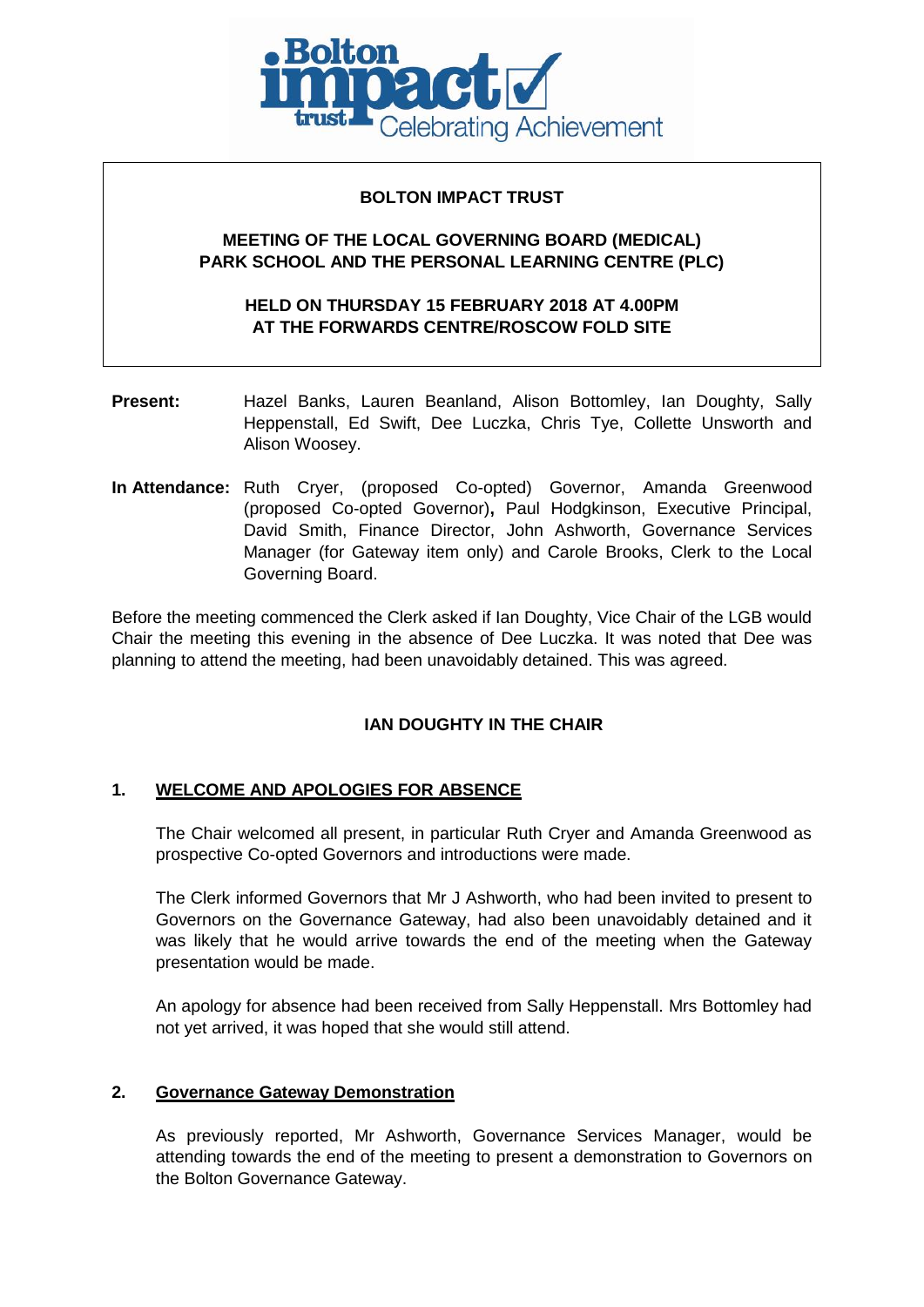At this point in the meeting, the Clerk tabled a Gateway Agreement/User Acceptance form requesting that Governors read, sign and return the completed form to the Clerk before the end of the meeting. It was noted that Governors had previously agreed to carry out paper free meetings and that this would commence at the autumn term 2018 meeting.

It was also noted that Governors would already have received a link requesting them to log into the Gateway and create a password to enable them to access the documents on the Gateway. However, as some time had passed since the link was sent, if passwords had been forgotten, they could be reset following the guidance provided on line.

PH informed Governors that arrangements had also been made for Mr Ashworth to attend a Trust meeting on 27 February 2018 to deliver a similar presentation.

# **Agreed:**

- i) That the Medical LGB commence use of the Bolton Governance Gateway to access their meeting documentation from the summer term meeting 2018.
- ii) That all Governors read, sign and return the agreement/user acceptance form to the Clerk before the end of the meeting.

# **3. DECLARATION OF INTEREST**

### 3.1 Declarations of direct/indirect Pecuniary Interest

No declarations of pecuniary interest or conflict of interest were made

### 3.2 Register of Business Interests

In accordance with statutory guidance, entries in the School's Register of Business Interests were to be reviewed annually. All Governors and the Head Teacher were asked to complete the LA model pro-forma and return it to the Head Teacher for retention in school. It was noted that the entry included:

- relevant business and pecuniary interests
- details of any governance roles in other educational institutions;
- any material interests arising from relationships between governors or relationships between governors and school staff (including spouses, partners and close relatives)

The Clerk noted that all governors were required to complete this information and that failure to do so may be in breach of the Governing Board Code of Conduct.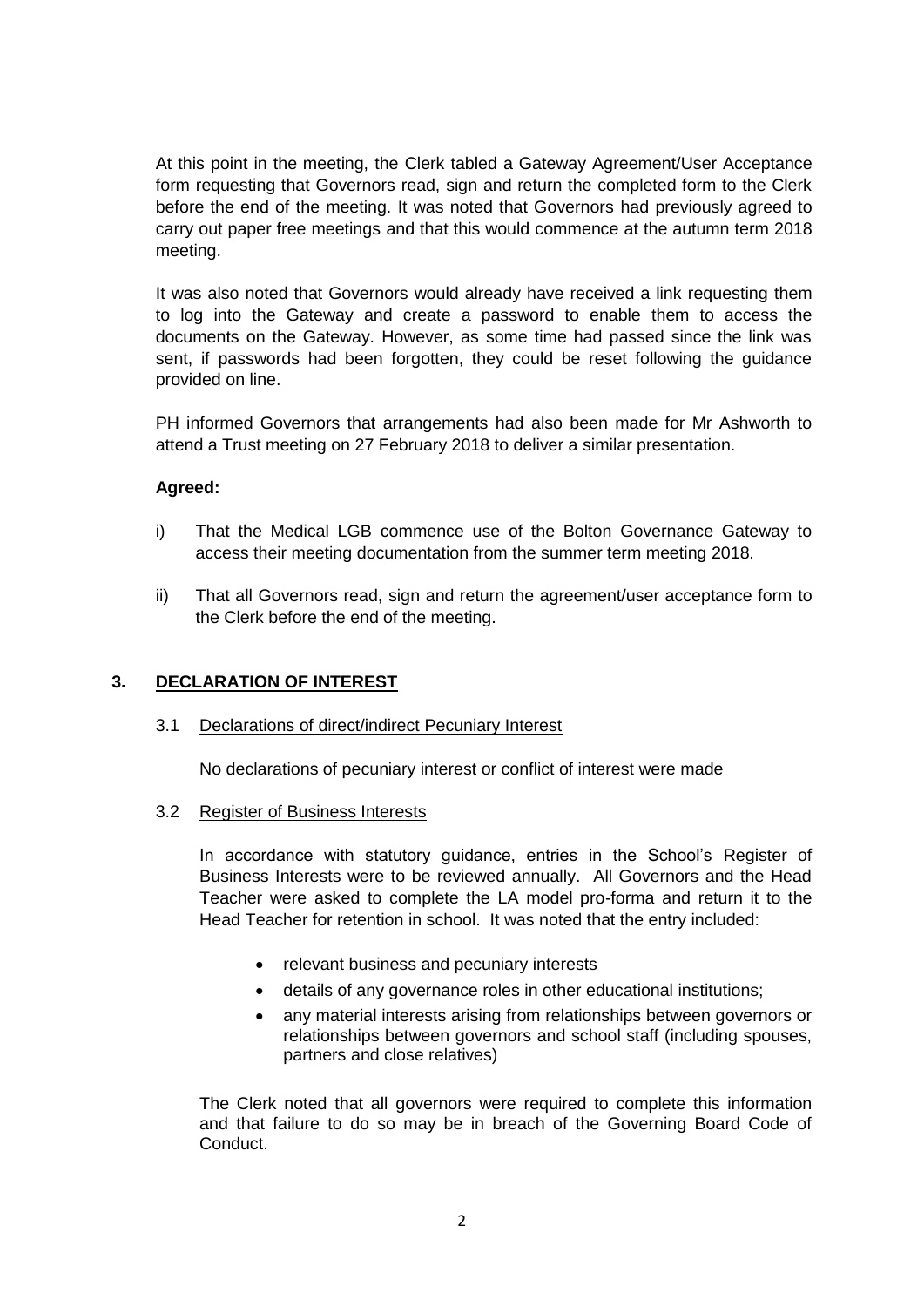DS noted that the only outstanding forms were from Lauren Beanland and Alison Bottomley as they had been absent at the last meeting.

Lauren Beanland duly completed the form as required and passed it to DS for retention on his file.

**Action:** That Alison Bottomley complete and return the Register of Business interest forms and return to DS at the earliest opportunity.

#### **4. MEMBERSHIP/GOVERNANCE ISSUES**

#### 4.1 Safeguarding Self-Declaration

A decision had been taken by the Governing Board that all individuals would complete a self-declaration form to state that they had not received any criminal convictions or cautions within the previous 12 months, which had not already been reported to the Chair of the Board.

Lauren Beanland duly completed the required form and passed it to DS as requested.

**Action:** DS to ensure that the necessary detail is completed and received from Alison Bottomley.

#### 4.2 Co-opted Governor vacancies

The Clerk reported that four Co-opted Governor vacancies remained. Members were asked to consider the appointment of Ruth Cryer and Amanda Greenwood.

Governors discussed the proposals made and agreed to both appointments.

The Clerk informed the newly appointed Governors that she would send them a welcome to Governance letter and information pack at the earliest opportunity following this meeting. Within the pack there would be a number of forms to complete and return; some to the Clerk and some to DS as indicated in the pack.

DS requested that Governors also include their date of birth and postcode on the form to be returned to him in order for him to update the Government Edubase site.

DS also requested that all newly appointed Governors stay behind at the end of the meeting to have their photograph taken for the Academy Website. It was noted that a pen portrait of themselves would also be required to support their photograph.

**Agreed:** That Ruth Cryer and Amanda Greenwood be appointed as a Co-opted Governors to serve a four year term of office.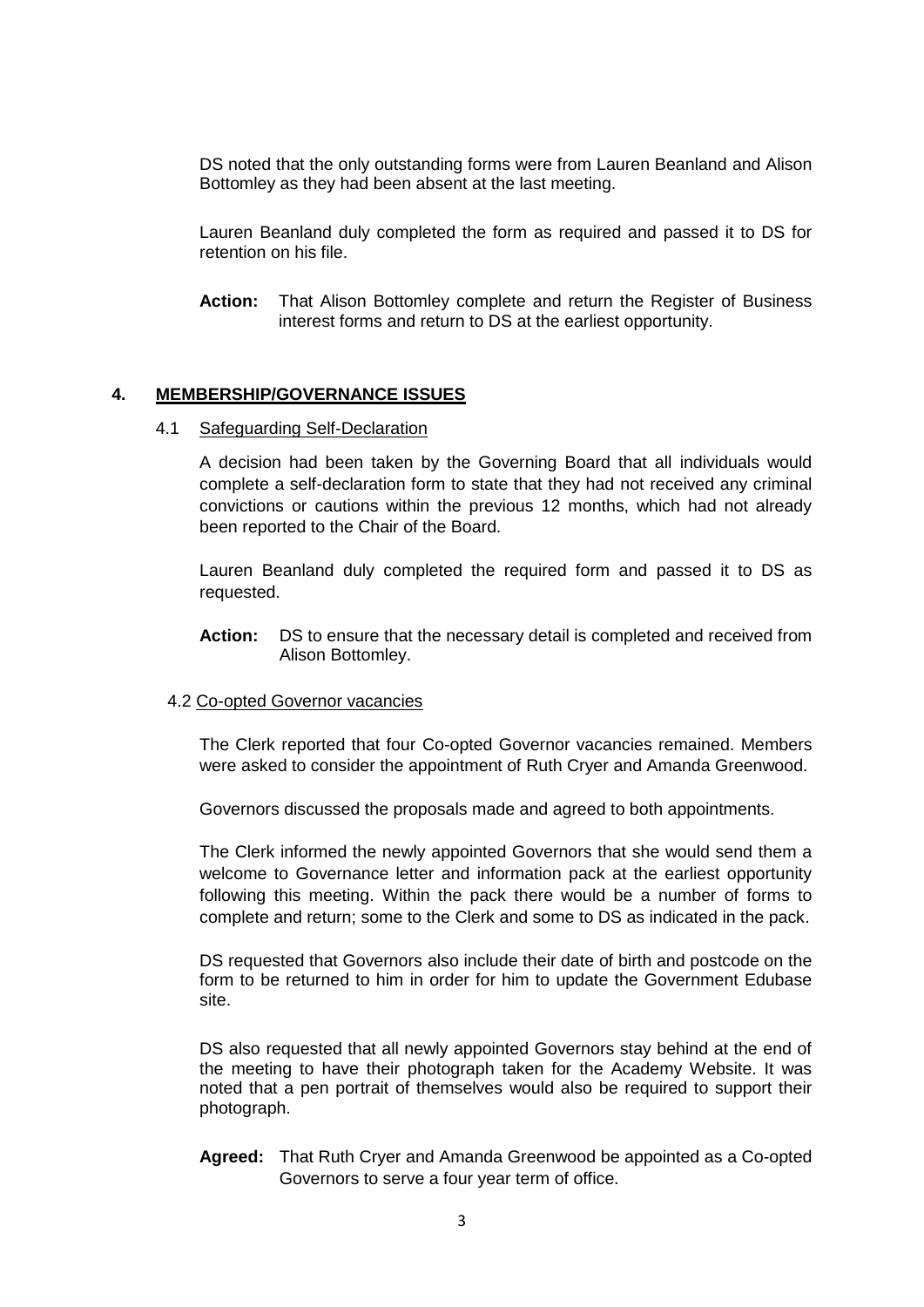# **Action:**

- i) The Clerk to update the data base and forward a new welcome to Governance pack to Ruth Cryer and Amanda Greenwood.
- ii) Ruth Cryer and Amanda Greenwood to complete, sign and return all necessary forms contained within the new Governor packs to DS and the Clerk as required.

# **5. MINUTES OF THE LAST MEETING AND MATTERS ARISING**

Governors had received a copy of the minutes of the last Local Governing Board (LGB) meeting held on 18 October 2017 for their review and approval.

Governors reviewed and approved the minutes as a correct record subject to an amendment to the wording in respect of capacity and Movement detailed on page 14 and 15.

### **Matters Arising**

Governors confirmed that there were no matters arising from the minutes that were not covered within the current agenda.

**Agreed:** That the minutes of the meeting held on 18 October 2017 be received and approved as a correct record subject to the following amendments:

Page 14 (last paragraph) to read:

- There were now currently 10 '**referrals**' (as opposed to 'appeals')

Page 15 (third paragraph) to read:

A Governor asked how many Panel meetings there had been. PH explained that they were once per month for referrals '**from'** CAMHS '**for'** The Park School Teaching Service.

### **6. NOTIFICIATION OF ANY OTHER BUSINESS**

There were no items of 'Any Other Business' reported.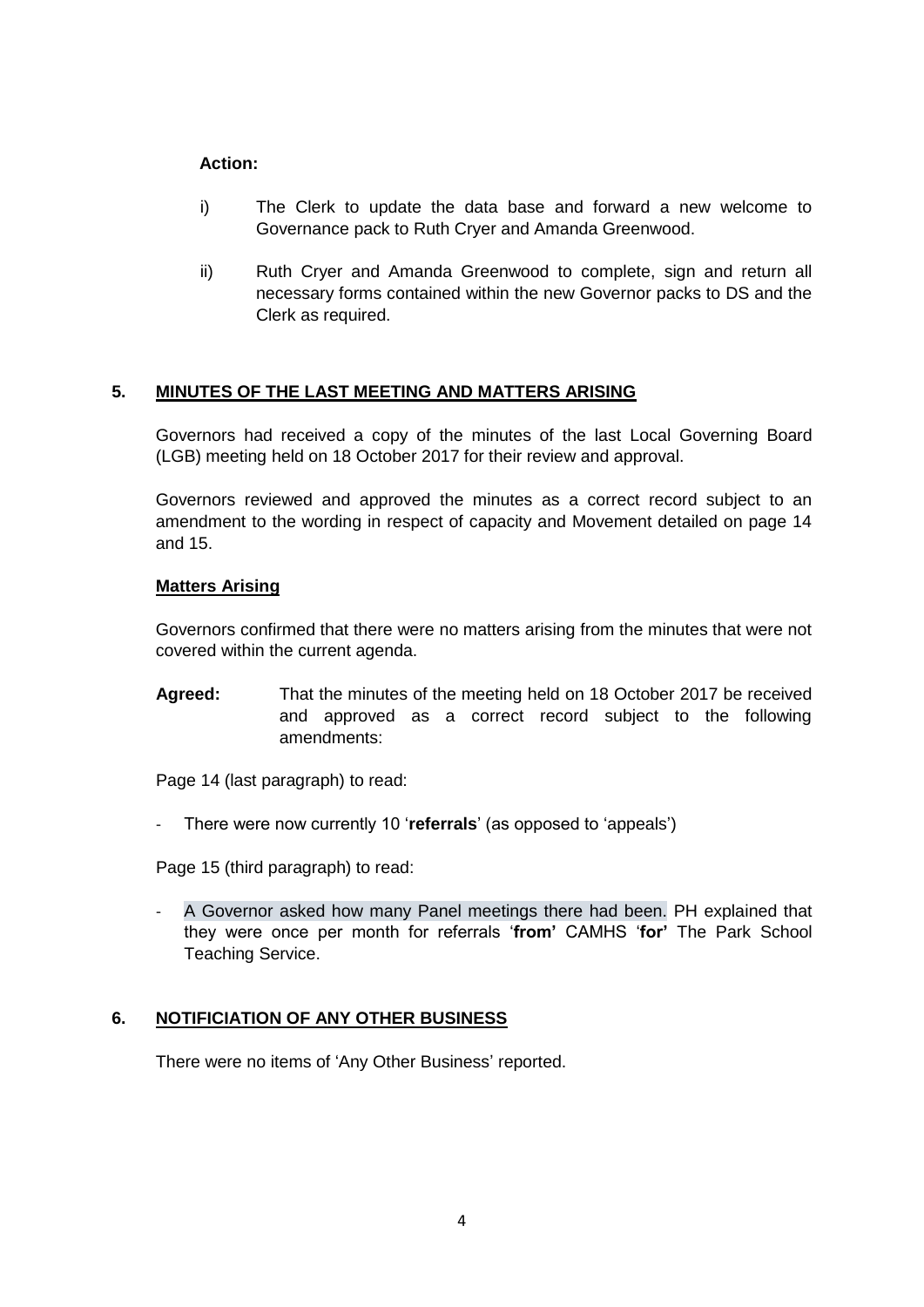### **7. NOMINATED GOVERNOR REPORTS**

#### 7.1 Chairs Briefing

In the absence of the Chair the Clerk reported that she had attended the spring term Chairs' Briefing meeting held on Monday 29 January 2018 where the following issues had been highlighted:

- Spring Term Meeting Updates
- Governance Services Team update
- Conference Feedback
- Governance Housekeeping: Effectiveness; Efficiency; Impact
- Competency Framework for Governance: Accountability

#### 7.2 Link Governors Report on Training / Recent Training undertaken

The Clerk reported that the 2017/18 Governance Training Programme was available on the Governor Exchange. Copies of the programme had also been tabled at the last meeting.

Collette Unsworth, Link Governor for training noted that the only training she had attended had been the Governance Conference in November 2017. It was noted that Dee Luczka, Chris Tye had also attended this event.

DS requested that Governors review the courses available on the exchange noting that if Governors wished to undertake any of the courses, to liaise with him in the first instance to ensure suitability in respect of the skills required for the LGB and also affordability.

The Clerk referred to the 'New Governor Induction' course noting that this was a very beneficial course for any newly appointed Governors to attend. DS agreed and requested that all newly appointed Governors make the necessary booking arrangements to attend this training.

PH noted that a skills audit had recently been undertaken to highlight any gaps in skills across the LGB. It was noted that most areas were covered but that training in respect of procurement, finance and the business side of the Alternative Provision (AP) was required and therefore a group session would be arranged in the near future.

PH also noted that Governors attending the recent Secondary LGB meeting had been informed that a seminar for all three LGB's was to be arranged to take place during the summer term with a focus on Ofsted processes and preparation. Governors were required to fulfil and carry out their monitoring roles effectively in order and have a positive impact on Governance. Therefore, Governors across the three LGB's would be invited to attend the seminar where there were to be interactive sessions to support them in their role and also enable a greater understanding of the expectations of potential Ofsted inspectors. Details of the date and time for the seminar would follow in due course.

PH referred to the funding formula for AP's and the need for the service to self-evaluate. It was noted that there was currently no available guidance in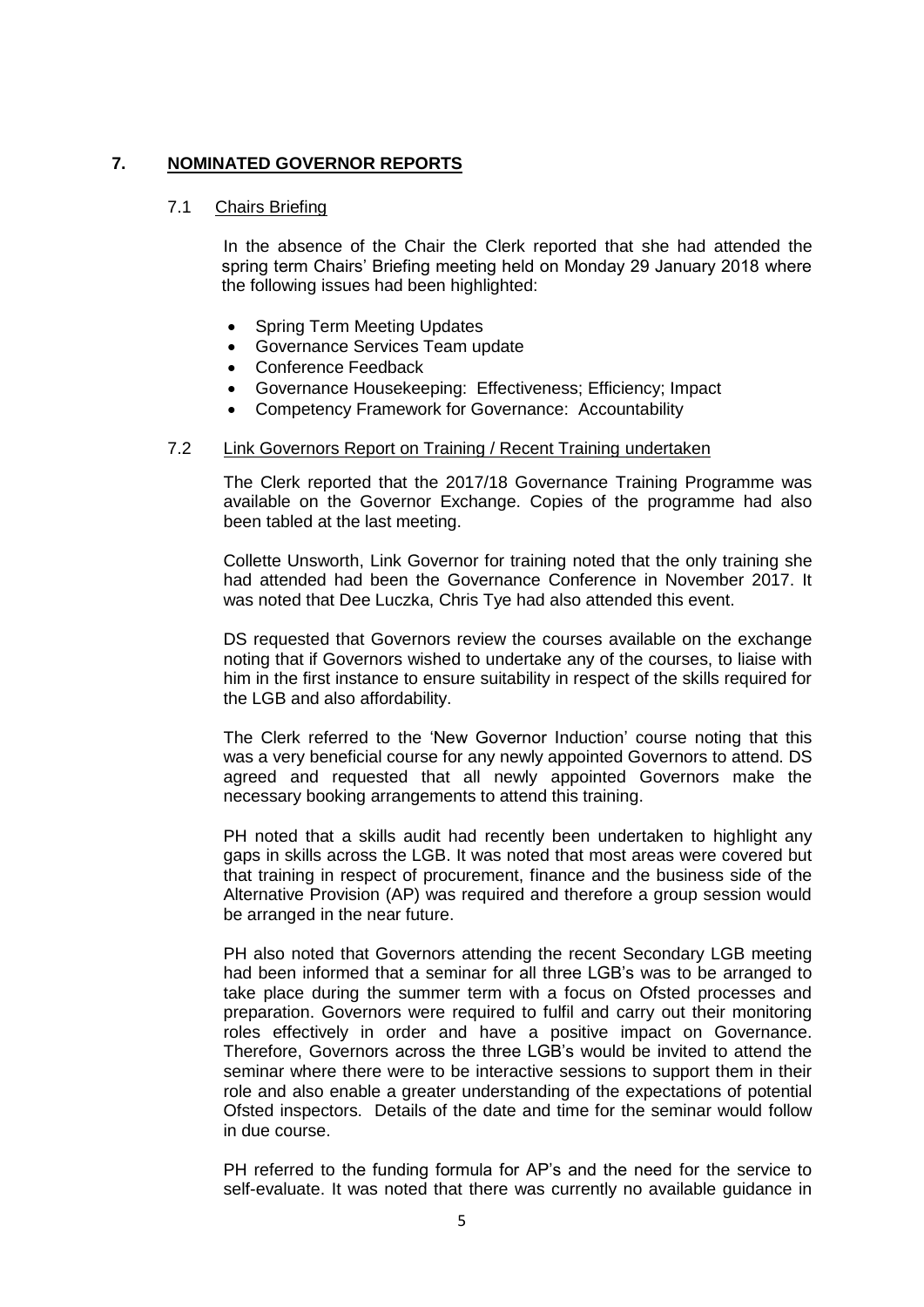order to self-evaluate but that strategies had been put in place to rectify this to enable self-evaluation and ensure that the whole provision across each setting were 'Ofsted ready'. This matter was to be further discussed later in the meeting.

#### **Action:**

- i) All newly appointed Governors to make the necessary arrangements to access the induction Course for New Governors at the earliest opportunity.
- ii) All Governors to review the Governor Exchange site to familiarise themselves with the training opportunities and resources available.

#### 7.3 Bolton Governor Conference: Positive Futures for Children and Young People

The Clerk reported that the Governor Services Team had held their annual Governor Conference on Saturday 4 November 2017 from 8.30am until 2.30 pm at the Mercure Bolton Georgian House, Blackrod, with the theme of "Positive Futures for Children and Young People"

Simon Ward, a Senior Educational Psychologist from The Wirral had provided the key note speech and a suite of workshops had also been provided based around the conference theme.

CT reported that he had attended the Conference together with Dee Luczka and had also attended a number of workshops. CT noted that he had found the Conference very informative and worthwhile..

CT referred to the links and suggestions made at the Conference regarding AP's noting that he felt confident that the suggestions made were already in place for both the PLC and Park School.

PH referred to the 'Contextual Reminder' report that had been circulated to Governors on a previous occasion, noting that it may be useful to re-circulate this document, particularly for the benefit of the newly appointed Governors as a reminder of the service provision offered.

**Action:** PH to make the necessary arrangements via the Clerk to recirculate the 'Contextual Reminder' to all Governors.

### 7.4 Nominated Link Governor Reports

The following link Governor reports had been circulated with the agenda papers:

- Chris Tye visit to The PLC on 10 November 2017
- Chris Tye visit to Park School on 22 November 2017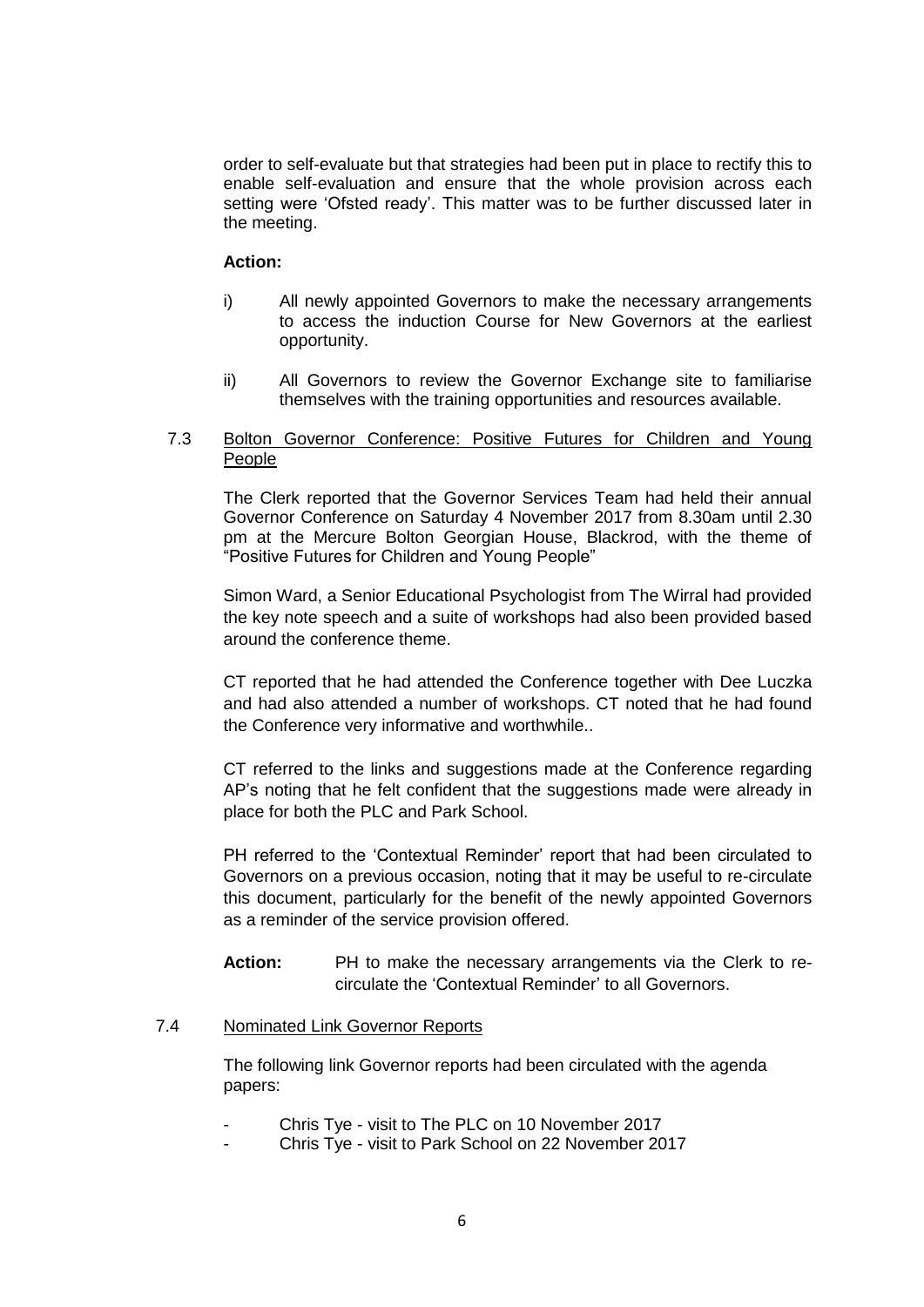CT noted that both meetings had been very positive. The meetings had raised a number of questions and concerns requiring clarification including:

#### Suitability of Accommodation

CT noted that at the meeting Alison Woosey, Academy Lead for the PLC had mentioned an instance that had arisen where an issue was being discussed and had been overheard by someone else due to the inadequate layout of the current accommodation. CT asked PH if there were any ways to stop this happening in the future.

PH noted that he was aware of these issues and the space limitations for undertaking sensitive discussions and was very mindful of these situations due to the vulnerability of the pupils attending that particular setting. Governors were assured that this would change in the near future as arrangements were currently being made for the PLC to move to new accommodation on the 'David Lloyd' site in Bolton by Easter 2018. This accommodation would meet the needs of the pupils attending the PLC more effectively.

#### After Year 11

CT asked if there was any provision for after year 11 and if there were any plans to offer a bespoke provision for year 12. PH explained that some of the year 11 pupils were not ready for year 12/6<sup>th</sup> form education as they still required support from the Alternative Provision. Governors were informed that that discussion in this matter had been held and consideration was currently being given to growth over the next 12-18 months in this area, in order to offer a year 12 provision.

#### Capacity and Movement

CT referred to 'Early Intervention' being key to supporting capacity and movement and asked what early intervention was in place to tackle issues in students as young as 5,6 or seven years of age.

PH explained that this matter was being addressed and had been raised with Secondary Head Teachers. He was currently trying to engage with Primary Head Teachers to further discuss and emphasise the need to recognise the requirement for early interventions (EHCP's) to be put in place before the pupils reached secondary school age. It was noted that the EHCP process took around two years to complete and if not addressed soon enough, by the time pupils reach Year 7, they would inevitably need to attend the AP setting.

PH informed Governors that arrangements were in place for him to meet with the Inclusion Trust, mid-March 2018 where he would be lobbying the need for Early Interventions and the need for funding to support this as the current funding mechanism was not adequate.

PH thanked CT for raising this issue and noted that the Trust were working on these matters and were currently in the process of engaging with the relevant bodies and external agencies as required in order to build a legitimate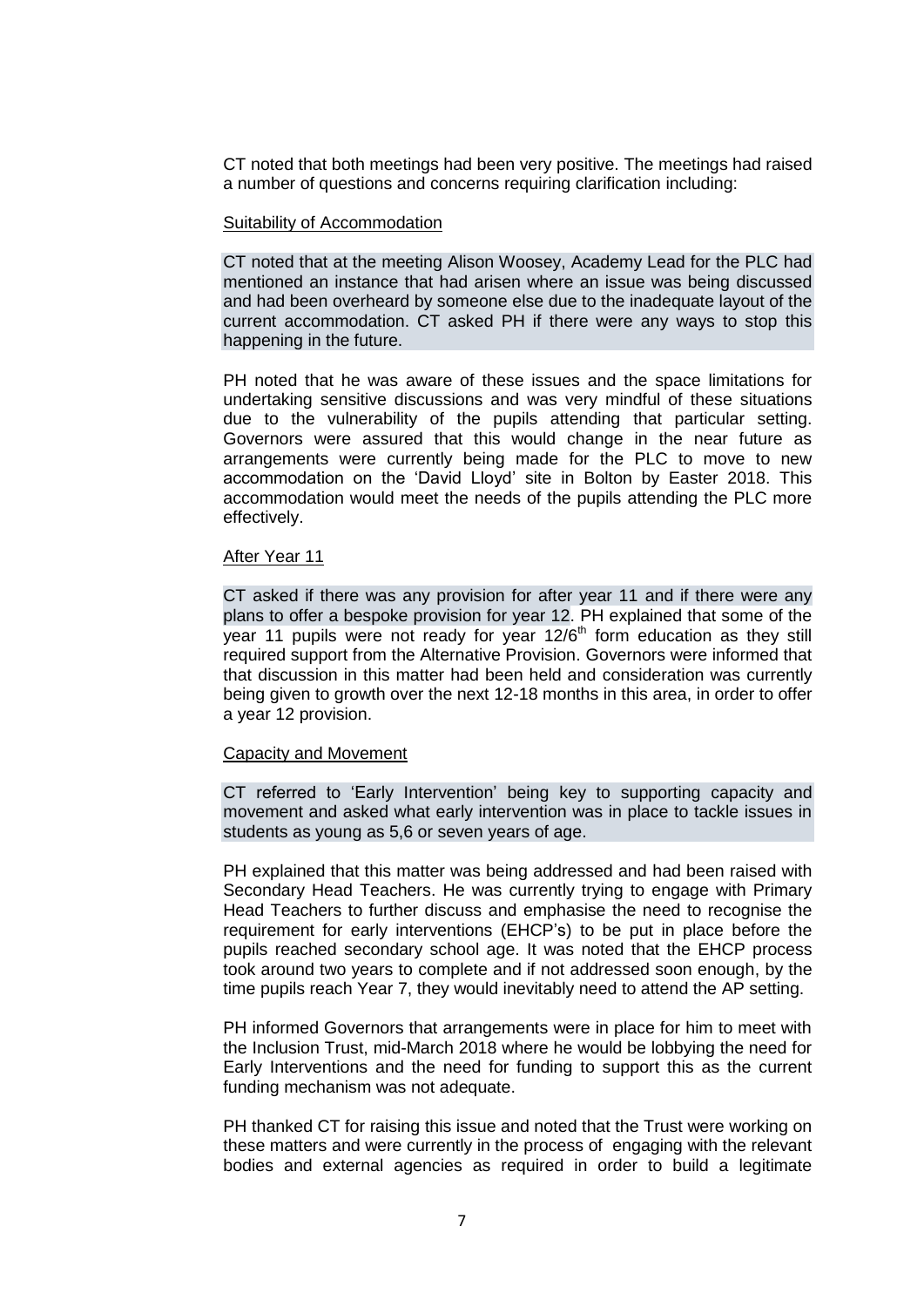alternative and establish a suitable mechanism in order to intervene as early as possible.

#### Non Academic Progress

CT asked PH how non-academic progress was recognised and recorded for evidence for Ofsted purposes. PH assured Governors that good progress whether academic or non-academic was 'picked up' and could be evidenced by recording case studies and personal success targets (PST's). It was noted that evidence files were being compiled for the benefit of the provision and also for Ofsted purposes.

Alison Bottomley arrived at the meeting.

A Governor referred to pupils returning to mainstream settings and asked what screening or assessment was provided to the receiving school. PH explained the process undertaken. It was also noted that it varied from pupil to pupil as to how they could be re-integrated and if they were ready. The strategies that worked whilst pupils were at the PRU may not work for them in a mainstream setting. AW concurred with this comment noting that small steps were always taken to enable a smooth and successful transition. PH agreed noting that some pupils find the PRU setting more suited to their needs and thrive but find it tough within a mainstream setting.

CT thanked PH for his responses. PH and Governors thanked CT for the time undertaken during his visits to each setting.

### **8. CURRENT FINANCIAL POSITION**

A copy of the financial report for the LGB had been circulated electronically to Governors for their review and information. DS noted that the purpose of the report was to update the LGB with the financial information in relation to Park School and the Personal Learning Centre (PLC) as at the end of December 2017.

DS informed Governors that the report commenced with a financial overview of the entire Trust and the subsequent actions for the PLC and for Park school with an explanation of the significant variances for each setting.

Governors were informed that throughout the report a minus figure indicated income and therefore was good whereas a positive figure indicated expenditure and therefore

Governors were guided through the report that gave information under the following headings:

- Approved Academy budget 2017/18 The board had set a budget to achieve a surplus of £145,000. A breakdown of all income and expenditure for each academy was highlighted within the table provided within the report.
- Three Year Plan for the Trust from 2017/18 to 2019/20 showing the opening reserves, income, expenditure, in year position and closing reserves.
- Projected financial position for 2017/18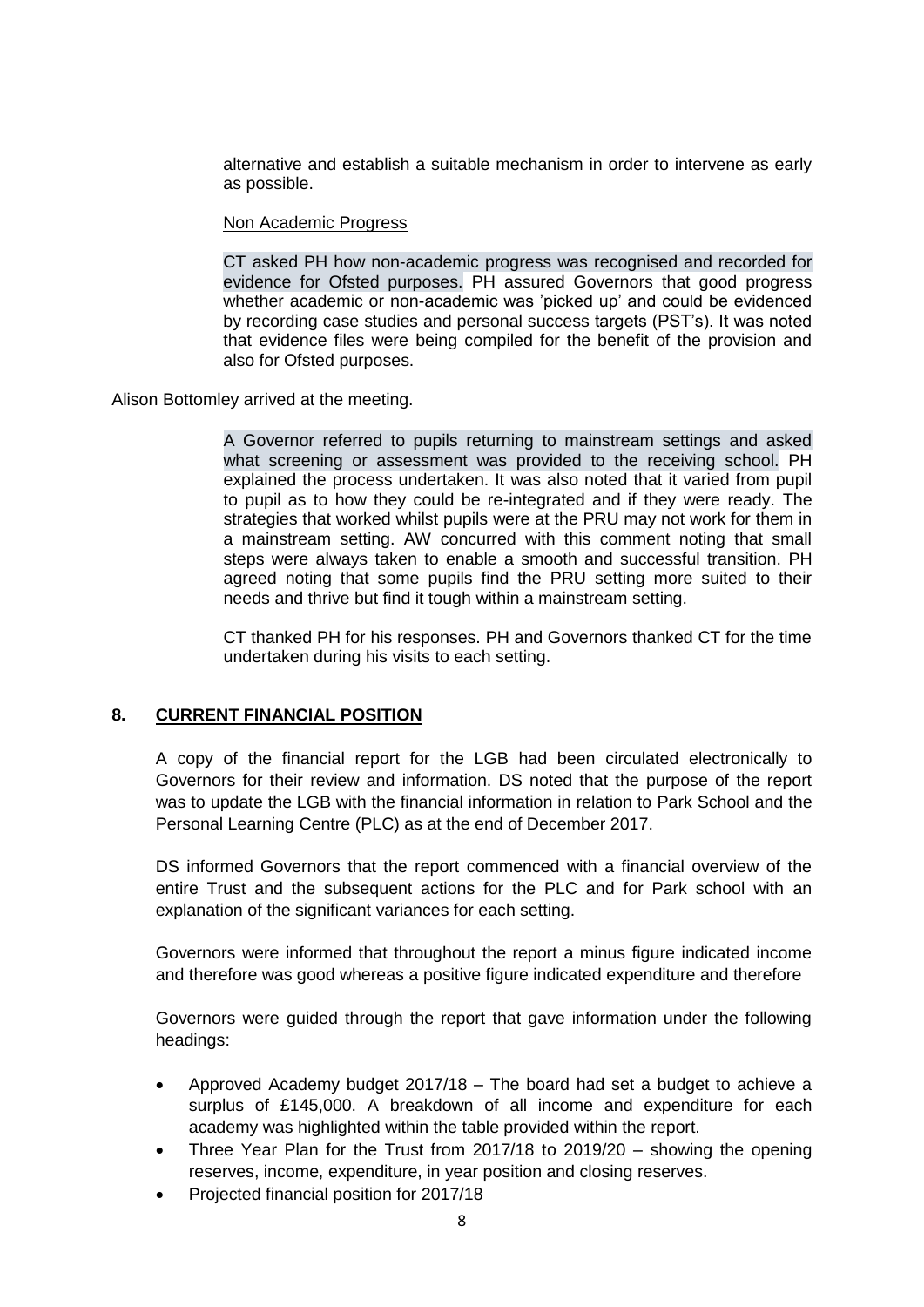- Significant variances for both settings
- **Conclusions**
- Recommendations

DS informed Governors that the projected generated income for Park School was £217,572 and the PLC was projected to be in deficit of £77,000. This equated to carry over of £140,000 across the two settings.

A Governor asked for clarification regarding 'Place Funding'. DS explained what 'Place Funding' was noting that here had been 50 commissioned places at Park School and only 5 at The PLC resulting in £140,000 loss. It was noted that whilst the PLC was in a deficit position this was not down to mis-management of finance or funding arrangements it was down to the number of places. PH agreed and explained to Governors how place funding was calculated noting that the service was significantly underfunded for the demand of the provision.

PH commended all staff on the standard of care and provision offered under considerably difficult financial pressures.

A Governor asked if the provision ever refused students as a result of capacity issues. PH explained that the service was very inclusive and that they tried to accommodate all students and help them as they were very vulnerable children. A Governor commented that the whole provision was a victim of its own success.

PH noted that there was a conflict between the 'educational model' and the 'business model', as educationally some pupils would be better staying longer with the PRU but financially it was not always viable. However, it was noted that each provision across the Trust would keep the students as long as they could in order to best meet their needs and only re-integrate into mainstream if it was appropriate for them and in their best interests.

DS informed Governors that the financial responsibilities of each Academy lay at Trust Level not at LGB level and the details provided in the report were for information only. It was hoped that members of the LGB felt there was an adequate budget provided to each Academy in order for them to provide an effective service. DS noted that he was happy to further discuss if there were any comments concerns.

Governors thanked DS for his thorough and informative report.

**Agreed:** That Governor's receive and note the information presented within the circulated financial report.

# **9. ACADEMY LEAD REPORTS TO LOCAL GOVERNORS**

A copy of the Academy Leads report for: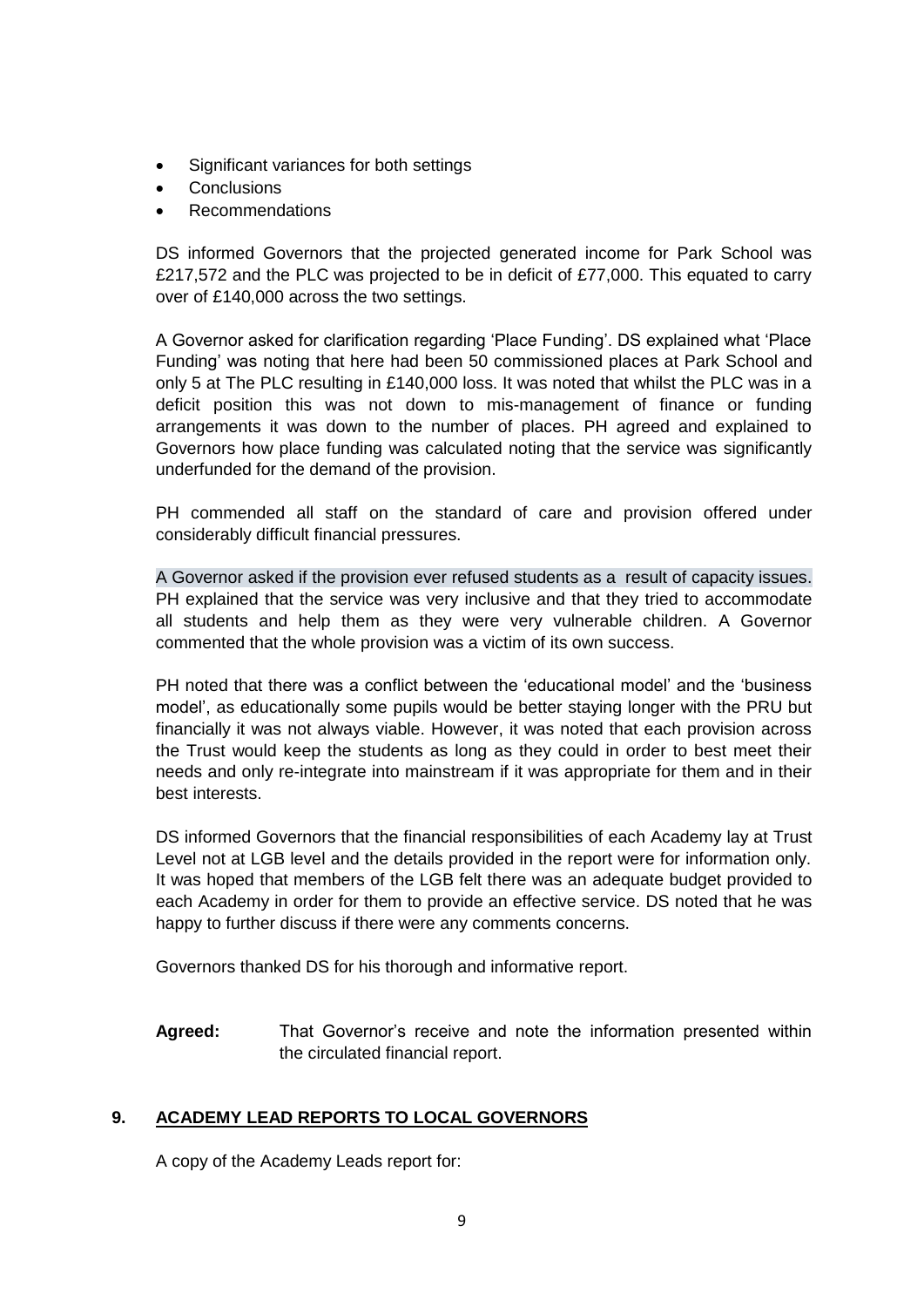- i) Park School
- ii) The Personal Learning Centre (PLC)

had been circulated with the agenda papers for Governors review and information.

The Academy leads were requested to present their reports to the Local Governing Board as follows:

## Park School

- Capacity and Pupil Movement
- Safeguarding
- SEND
- Looked After Children
- Children Missing Education
- Health and Safety including First Aid training and Evacuation/Invacuation drills
- Pupil Outcomes
- Academic
	- **Attendance**
- Quality of Teaching
	- Autumn 2017
	- Analysis and Action
- Pupil Destinations
- Personnel Issues
- Appraisal Procedures
- Training
- Curriculum
- Stakeholder satisfaction data

HB referred to page 3 of the report and the section entitled 'Quality of Teaching' noting that she had presented this section in a new format providing more detail with an analysis and focus intention and actions section. It was hoped that this was helpful for Governors to see the requirements and expectations set in this area. HB referred to page 4 noting the CPD that had been put in place. She was to attend a course entitled 'spoon feed no more' in order to build more resilience into the children and help them become more independent.

Governors commented that they liked the format and had found the detail provided very useful.

A Governor asked about the Autism award signage that was displayed in the Academy. HB explained that the award signage was to highlight that access to the provision was autism friendly. It was noted that there were details on the website to explain what the process was should and parents/carers or pupils with autism need to attend the setting and also to anticipate the specific questions that someone on the autistic spectrum may need to ask.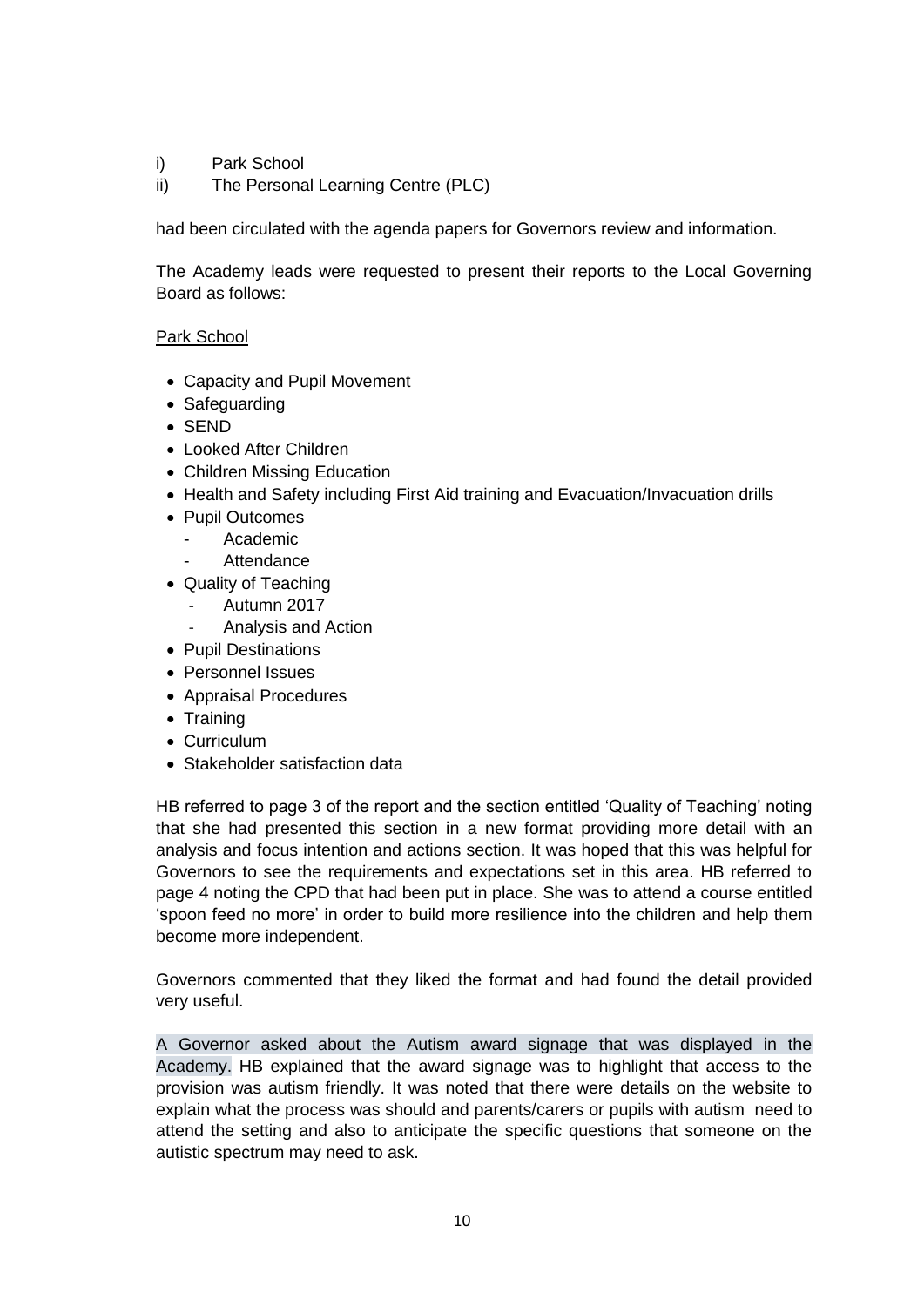### The Personal Learning Centre

- Capacity and Pupil Movement
- Safeguarding
- SEND
- Live list
- Health and Safety
- Pupil Outcomes
- Pupil Behaviour
- Quality of Teaching
- Pupil Destinations
- Personnel Issues
- Curriculum
- Stakeholder Feed back

AW commented positively on the new approach presented for 'Quality of Teaching' in HB's report for Park School noting that she would consider introducing this format to her Academy Lead report for future meetings.

A Governor asked if both Academies always followed the same format of reporting. AW/HB stated that they did follow the same basic format but that there was flexibility within the headings to include more detail pertinent to each setting.

DS noted that as the Trust was still fairly new and strong links between each of the Academies across the Trust were still being formed with best practices being shared as appropriate. DS referred to the School Improvement reports (SIP reports) noting that these were in the same format for each setting across the Trust.

# 9.1 Review and approval of the Academies Self-Evaluation (SEF)/ Strategic Development Plan

Governors were informed that the SEF/SDP for both settings was still work in progress and these were available for Governors review if required.

### 9.2 Visit by School Improvement Professional (SIP)

A copy of the SIP reports for both academes had been circulated with the agenda papers for Governors review and information. PH noted that this was a rolling note that was added to each visit. It was further noted that arrangements had been made for the SIP to undertake another visit next term with a focus for Park School being 'test judgement' and the focus for the PLC was to be tested on self-evaluation and review processes for self-evaluation.

**Agreed:** That Governors note the information received.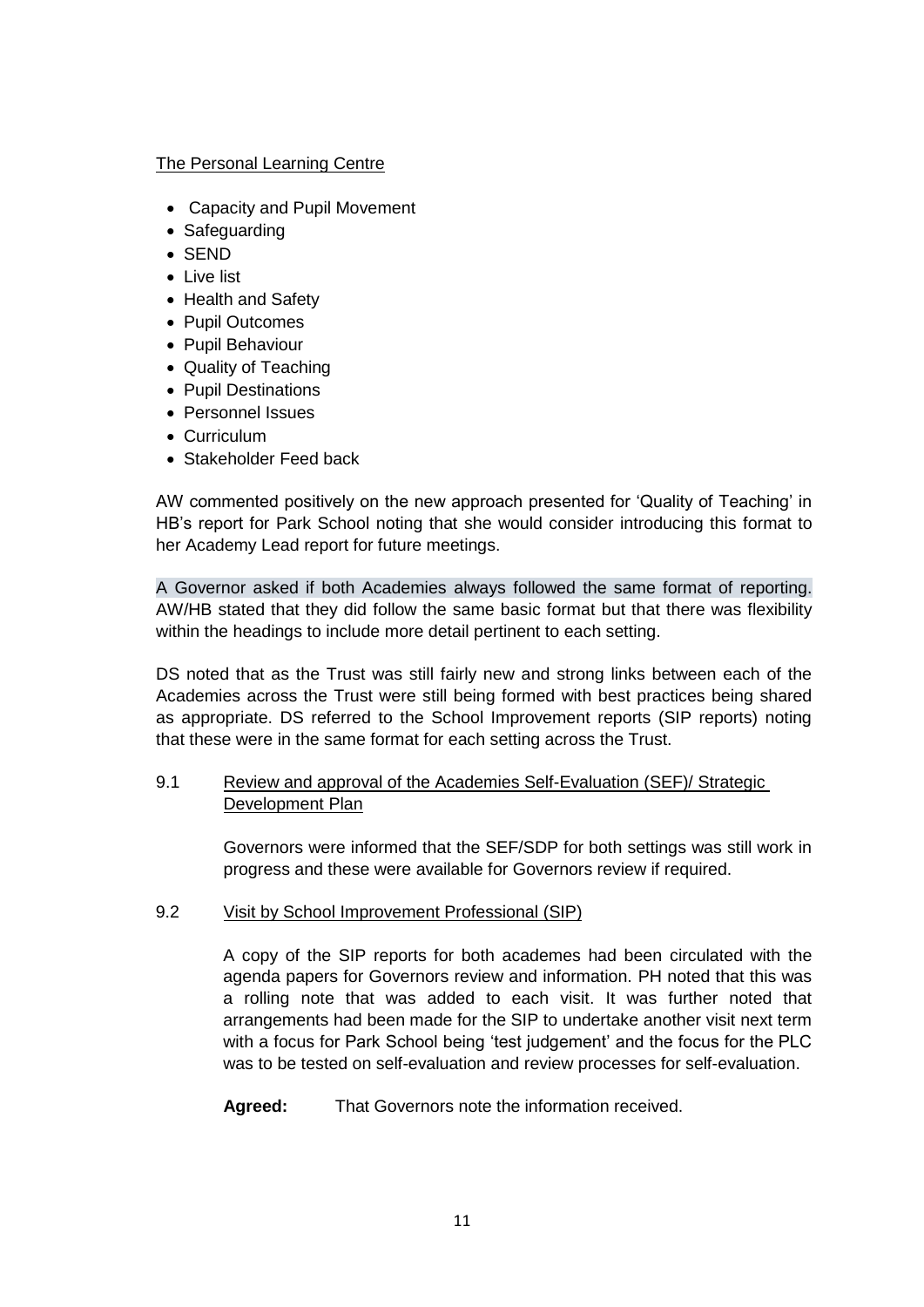# 9.3 Termly report on Children Looked After

Both Academy Leads confirmed that information in respect of Children looked after had been presented within their Academy Lead reports.

**Agreed:** That the termly report on the provision for Children Looked After at both settings be received and noted.

### 9.4 Termly Report on Attendance and Children Missing Education

Both Academy Leads confirmed that information in respect of Attendance and Children missing education had been presented within their Academy Lead reports.

**Agreed:** that the report on attendance and 'Children Missing Education' be received and noted.

9.5 Academies Performance Information

Both Academy Leads confirmed that the performance information for both Academies had been detailed within their circulated reports.

# **10. POLICY REVIEW/APPROVAL**

A copy of the Policy ratification schedule had been circulated with the agenda papers for Governors information together with the following policies for each academy for Governors review and approval.

- Teaching and Learning
- Curriculum
- Marking and Feedback
- **Behaviour**
- Safeguarding and Child Protection (Park School only)

AW referred Safeguarding and Child Protection Policy for The PLC noting that the model policy was currently being updated at Trust Level and would become a 'Trust Wide' Policy. Therefore this had not been updated for the PLC for Governors approval at this time. HB noted that she had updated the policy for Park School in the interim period and once the Trust had completed their review would also adopt the revised Trust Wide Policy.

- **Agreed:** That all policies as listed above be approved for each Academy.
- **Action:** Academy Lead's to remove the 'DRAFT' water mark from each of the approved policies.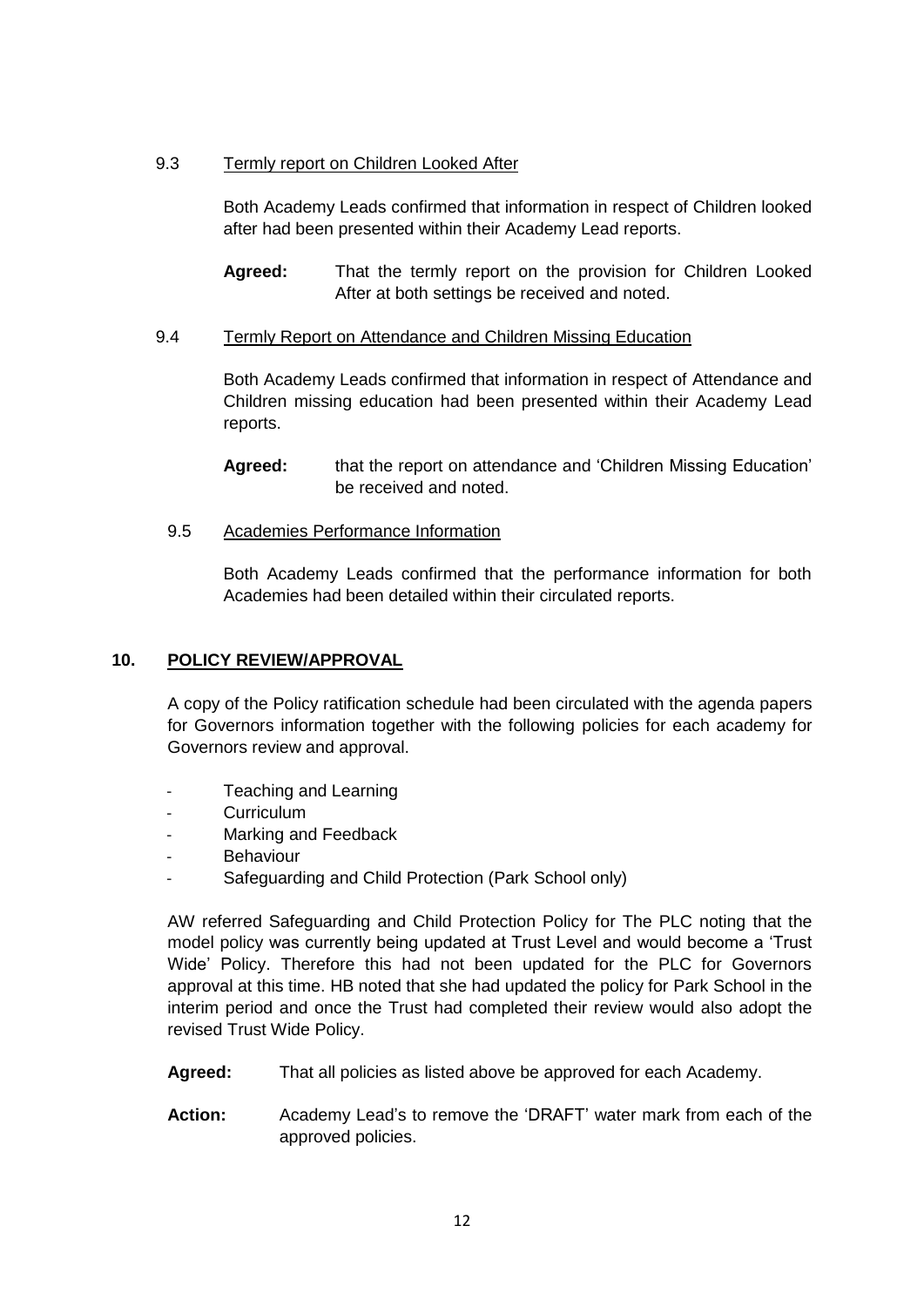## **11. OFSTED PREPARATION**

PH Informed Governors that the following documents had been compiled in preparation for the next Ofsted inspection as follows:

- Alternative Provision (AP) Hand book
	- This had been compiled by Miss Leonard and Mr Hodgkinson, in conjunction with both Academy Leads.
- Ofsted Checklist For Governors to use as part of their monitoring role, kept on the shared drive.
- RAG Rating Summary sheet

PH reported the AP handbook had been compiled from a number of comments taken from a number of Alternative Provisions and their key areas. A RAG model had also been created for each area in order for each academy to benchmark themselves and self-evaluate using each statement provided within the handbook.

Governors were informed that there was a handbook for each setting. An example was presented to Governors in respect of the PLC, showing the RAG ratings that had been applied. PH explained the ratings applied for 'Amber' and 'Red' were a priority and therefore required rapid improvement. This rating was synchronised with the academy SEF and confirmed that anything rated as a 'red' would be addressed immediately. It was noted that this provided an evidence based self-evaluation and was regularly updated as areas are addressed and actions completed. PH confirmed that by the end of the summer term a significant change should be seen as matters were addressed and actions completed.

PH referred to Governor week planned for 30 April 2018 and requested that Link Governors attend and ensure that they challenge their Academy leads as appropriate in order to fulfil their Governance roles effectively.

Governors were informed that as and when Ofsted did visit the academy they would be presented with the checklist and RAG rating reports together with all supporting evidence. PH noted that he felt that this process would work well and be an effective self-evaluation tool.

Dee Luczka arrived at the meeting.

### **12. APPRAISAL PROCEDURES**

#### 12.5.1 Impact of appraisal Procedures on School Improvement

The Academy Lead for each setting confirmed that they had reported on the operation and effectiveness of the school's appraisal procedures in the 2016/17 academic year as part of their circulated report.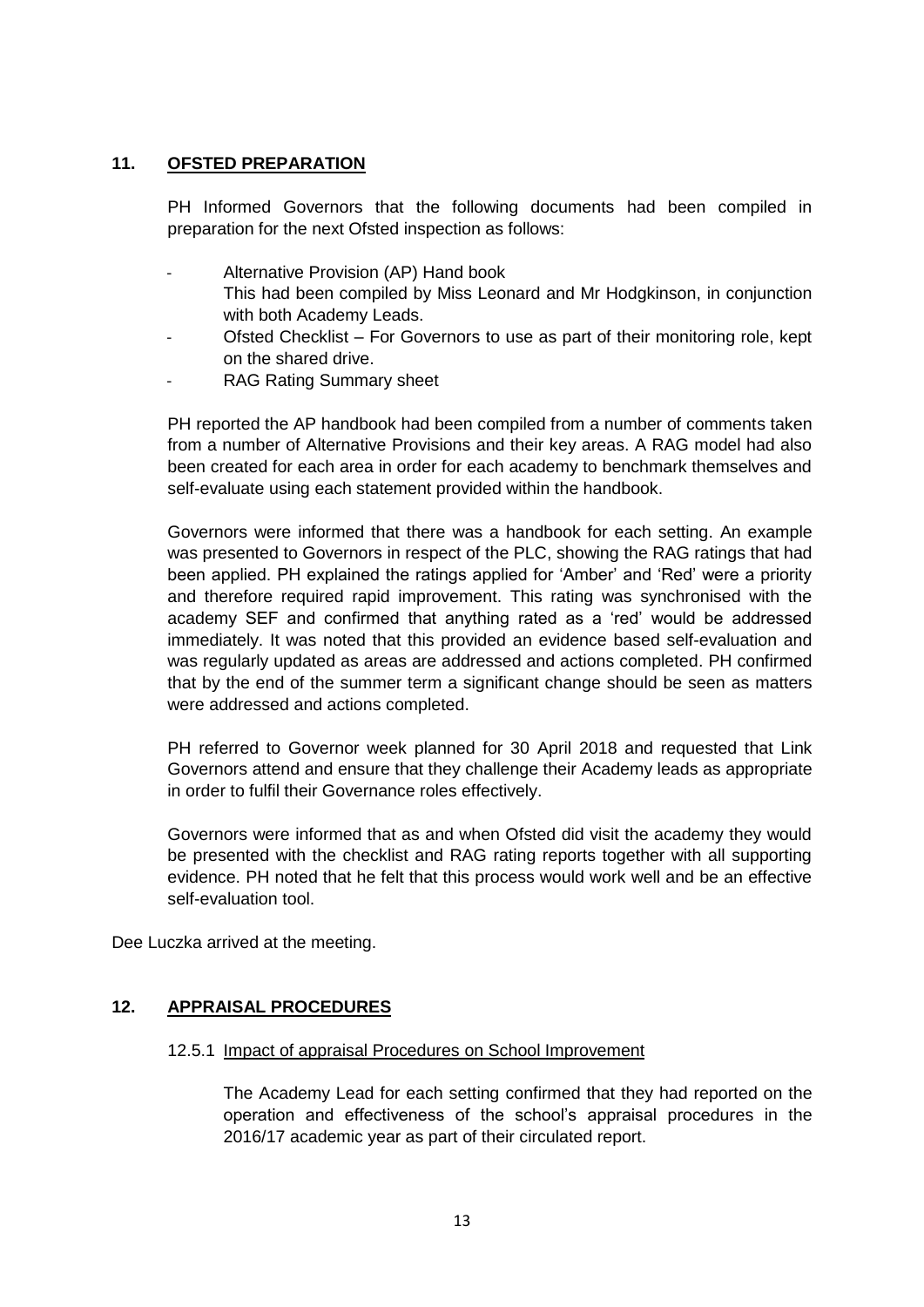**Agreed:** That the Academy Leads report on school's appraisal procedures for the 2016/17 academic year be received.

#### 12.5.2 Appraisal Procedures linked to the terms of reference

PH confirmed that the appraisal procedures for the Academy Leads were linked to the terms of reference and that both Academy Leads appraisals had been undertaken at Trust level. All appraisal targets and pay decisions had been presented to the Pay Committee and approved at Trust level on 13 December 2017.

PH referred to a new pay and performance management process that was to be introduced for non-teaching staff and managers. This would also involve career stage expectations particularly for Learning Mentors. Further details in this matter would be given at the next meeting or as available.

# **13. EVACUATION/INVACUATION PROCEDURE**

### 13.1 Spring Term 2018

Governors were assured that a successful evacuation/Invacuation drill would be carried out before the end of the Spring term 2018, with a report back to Governors at the Summer Term 2018 meeting

### 13.2 Autumn term 2017

The evacuation/Invacuation procedure for the Autumn term 2017 for both settings had been included within each individual Academy lead's circulated reports.

### **14. SCHOOL WEBSITE COMPLIANCE**

The Clerk advised that academy and multi academy trust boards must publish specific information on their websites to comply with requirements contained in both the academies financial handbook and the trust's own articles of association.

As part of an Ofsted Inspection, the inspection team will look to ensure that the academy website was up to date.

The Governance Services Team had previously provided a checklist based on the guidance issued from the Department for Education which had recently been updated and the Clerk highlighted the additions to the checklist. A copy of the updated checklist was tabled for Governors information.

Governors were informed that a copy of the checklist was also available on the Bolton Governor Exchange.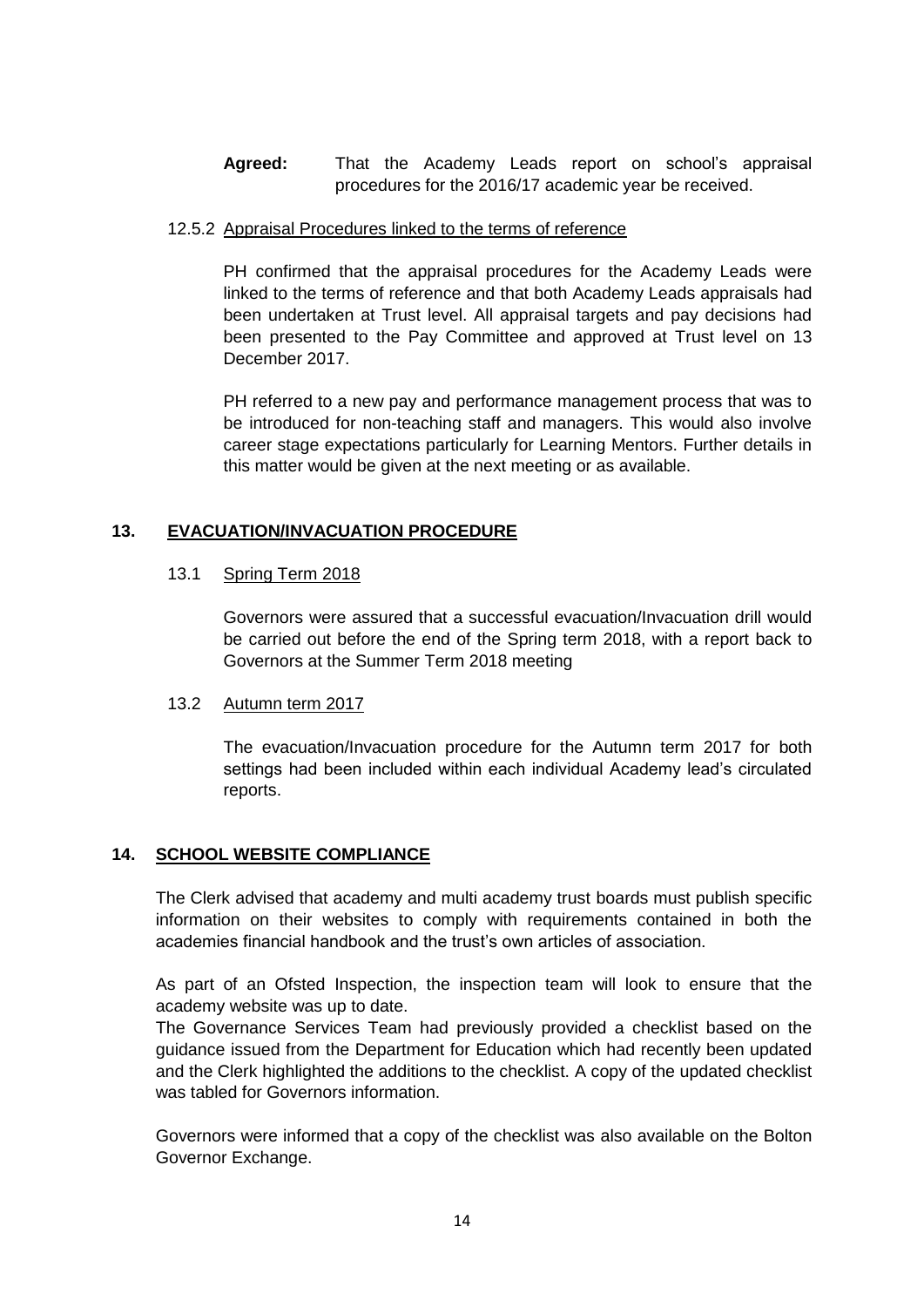The checklist highlighted both the recommended and statutory information to be published and Academies are reminded to check their own articles of association as this may differ from the checklist.

The Clerk noted that the Primary and Secondary LGB's had appointed a link Governor to monitor this area and ensure compliance. Amanda Greenwood offered to take up this role on behalf of the Medical LGB. This was agreed with thanks.

DS reminded the newly appointed Governors that he required them to stay behind after the meeting to have their photograph taken and that he would also require a 'pen portrait' of themselves for publishing on the academy website. DS noted that those Governors were also required to provide their dates of Birth and postcodes for uploading to the Governments Edubase site.

### **Agreed:**

- i) That the Board note the need to ensure that their websites complied with statutory requirement in terms of publishing specific information.
- ii) That Amanda Greenwood be appointed as link Governor responsible for monitoring and ensuring compliance of the Medical Academy's website

### **15. SCHOOL TERM AND HOLIDAY DATES FOR 2018/19**

DS referred to the academies term and holiday dates for 2018/19. It was noted that these had been approved at Trust level and had been published on the academies/Trust website.

**Agreed:** That Governors note the term and holiday dates for 2018/19

### **16. DATES OF NEXT LOCAL GOVERNING BOARD MEETINGS**

**Agreed:** That the meeting date for the remainder of the 2017/18 academic year be as follows:

**Summer Term:** Thursday 10 May 2018 at 4pm at the Roscow Fold Site

Governors were reminded that Governor Week had been arranged for W/C 30 April 2018

**Action:** Governors to make the necessary arrangements to meet with the Academy Leads at a mutually convenient time during W/C 30 April 2018

#### **17. CONSENT TO ABSENCE**

**Agreed:** Governors consented to the absence of Sally Heppenstall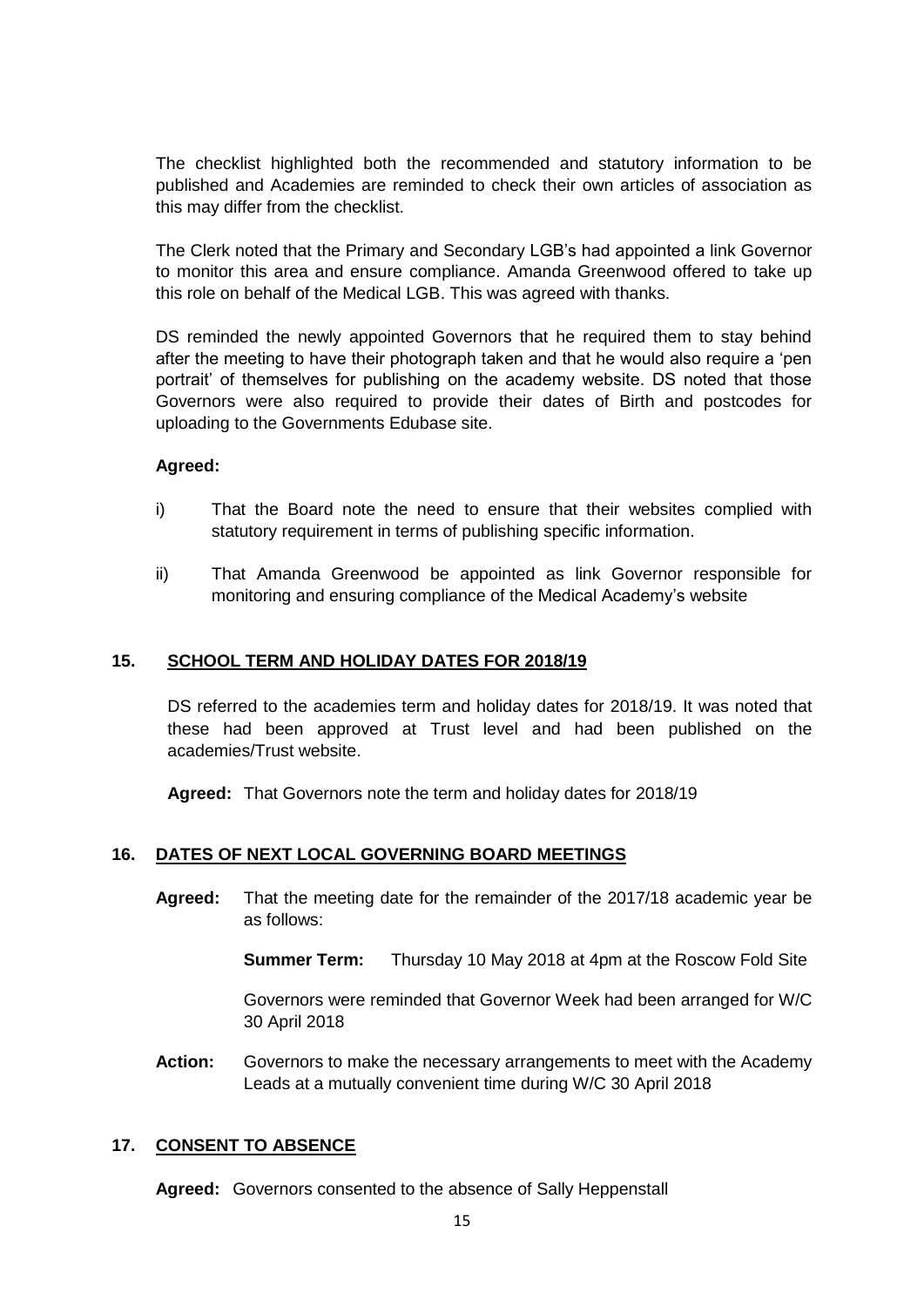# **18. ANY OTHER URGENT BUSINESS**

#### 18.1 Link Governor Roles

PH referred to previous meeting discussions in respect of Link Governor monitoring roles and reported that it was thought that all areas were now covered but that some areas of responsibility were very large and complex areas. It was therefore suggested that if any Governors would like to share responsibilities and ease the pressure to liaise with Hazel Banks or Alison Woosey as Academy Leads., where this could be accommodated

Governors discussed this matter and agreed that:

- Amanda Greenwood be responsible for the Academy website and also share Safeguarding responsibilities with Alison Woosey
- Ruth Cryer to be responsible for Behaviour/ Pupil Outcomes focussing on non-academic progress/ Pupil progress (with Dee Luczka)

Alison Bottomley informed Governors that regrettably she did not feel able to commit to her link Governor role as fully as she would like to at this time due to both personal and work constraints. She was conscious that she had missed a number of meetings and understood if Governors felt they wanted to replace her. AB noted that she was still happy to continue to attend and contribute to each LGB meeting but would prefer not to have any other link Governor responsibilities.

PH noted that he understood AB's situation and noted her concerns assuring her that he was happy for her not to have a link Governor role and valued her contribution during each LGB meeting.

Governors discussed this matter and agree that A's contribution to meetings was valued and that she relinquish any link Governor responsibilities. It was noted that this could be reviewed on a termly basis or as required.

- **Agreed:** That AB would continue to attend LGB meetings but without any additional responsibilities, subject to a termly review.
- **Action:** PH to further review and update the Governor link roles and responsibilities and arrange for the Clerk to circulate to all Governors for their information.

Mr Ashworth arrived at the meeting apologising for his late arrival.